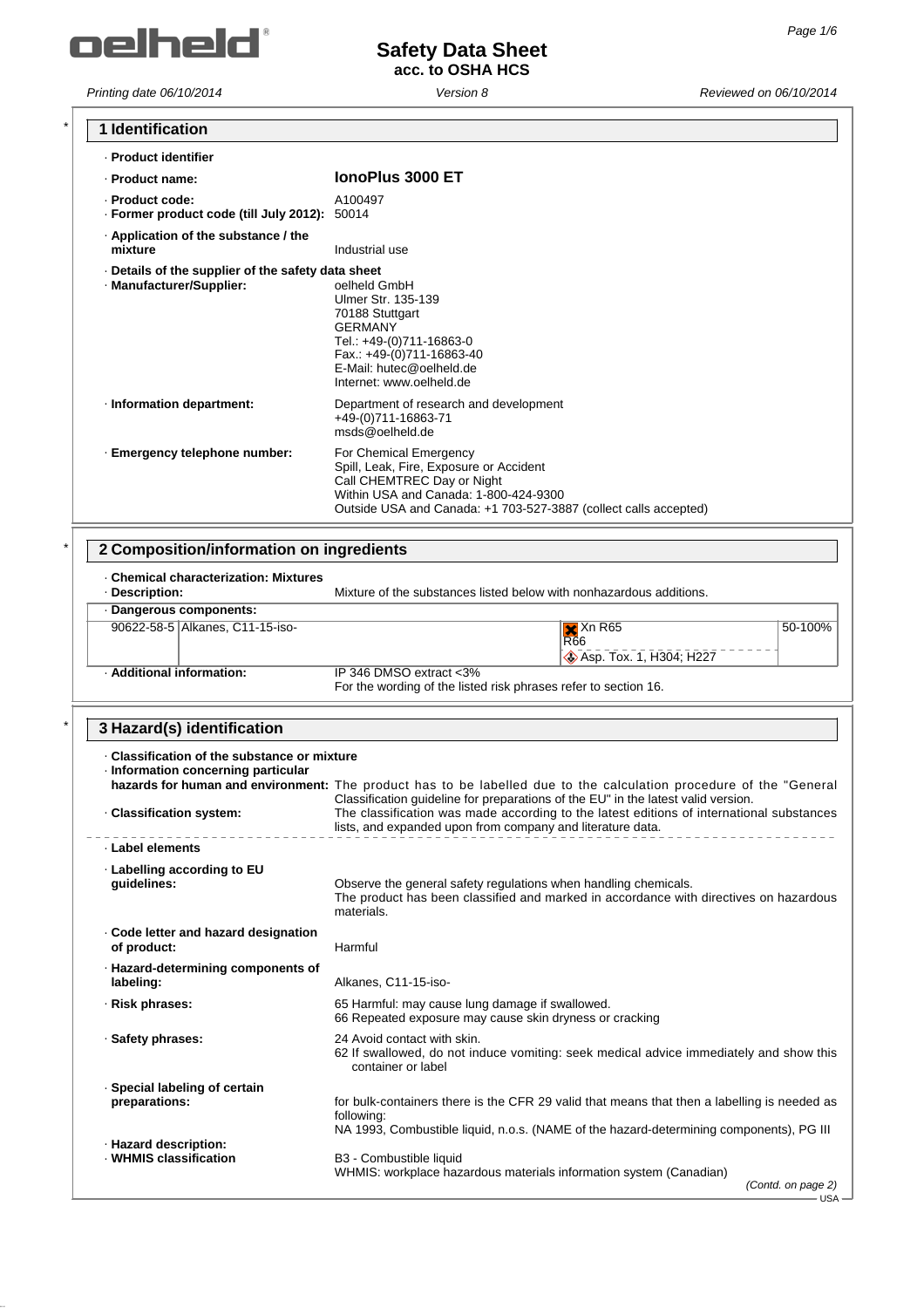

Г

**Product name: IonoPlus 3000 ET**

| Product name: IUITUF IUS JUUU L                                    |                                                                                                                       |
|--------------------------------------------------------------------|-----------------------------------------------------------------------------------------------------------------------|
|                                                                    | (Contd. of page 1)                                                                                                    |
|                                                                    |                                                                                                                       |
| Classification system:                                             |                                                                                                                       |
| NFPA ratings (scale 0 - 4)                                         | Health $= 1$                                                                                                          |
|                                                                    | Fire $= 2$<br>Reactivity = $0$                                                                                        |
|                                                                    |                                                                                                                       |
| · HMIS-ratings (scale 0 - 4)                                       | Health = $1$<br><b>HEALTH</b><br>$Fire = 2$<br>$\overline{2}$<br><b>FIRE</b>                                          |
|                                                                    | Reactivity = $0$<br><b>REACTIVITY</b> 0                                                                               |
| . Other hazards                                                    | The NFPA- and the HMIS-ratings range from 0 (least severe hazard) to 4 (most severe                                   |
|                                                                    | hazard).<br>The product does not contain any organic halogen compounds (AOX), nitrates, heavy                         |
|                                                                    | metal compounds or formaldehydes.                                                                                     |
|                                                                    | NFPA and HMIS are regulations in the USA.<br>NFPA: National Fire Protection Association                               |
|                                                                    | HMIS: Hazardous Material Identification System                                                                        |
|                                                                    |                                                                                                                       |
| <b>4 First-aid measures</b>                                        |                                                                                                                       |
| · General information:                                             | Remove any clothing soiled by the product.<br>In case of occuring of symptoms or in doubt consult a doctor.           |
|                                                                    | If a doctor is consulted show this material safety data sheet.                                                        |
| · After inhalation:<br>· After skin contact:                       | Supply fresh air; consult doctor in case of complaints.<br>Immediately wash with water and soap and rinse thoroughly. |
| · After eye contact:                                               | Rinse opened eye for several minutes under running water. If symptoms persist, consult a                              |
|                                                                    | doctor.                                                                                                               |
| · After ingestion:                                                 | Do not induce vomiting; immediately call for medical help.                                                            |
| <b>5 Fire-fighting measures</b>                                    |                                                                                                                       |
|                                                                    |                                                                                                                       |
| · Suitable extinguishing media:<br>· For safety reasons unsuitable | CO2, extinguishing powder or water spray. Fight larger fire with alcohol resistant foam.                              |
| extinguishing media:                                               | Water with full jet                                                                                                   |
| · Special hazards arising from the<br>substance or mixture         | In certain fire conditions, traces of other toxic gases cannot be excluded, e.g.:                                     |
|                                                                    | Carbon monoxide (CO)                                                                                                  |
| · Protective equipment:<br>· Additional information                | Wear self-contained respiratory protective device.<br>Cool endangered receptacles with water spray.                   |
|                                                                    | Dispose of fire debris and contaminated fire fighting water in accordance with official<br>regulations.               |
|                                                                    |                                                                                                                       |
| 6 Accidental release measures                                      |                                                                                                                       |
| · Personal precautions, protective                                 |                                                                                                                       |
| equipment and emergency                                            |                                                                                                                       |
| procedures                                                         | Ensure adequate ventilation<br>Particular danger of slipping on leaked/spilled product.                               |
| <b>Environmental precautions:</b>                                  | Do not allow to enter sewers/ surface or ground water.                                                                |
|                                                                    | Do not allow to penetrate the ground/soil.<br>Keep contaminated washing water and dispose of appropriately.           |
| Methods and material for                                           |                                                                                                                       |
| containment and cleaning up:                                       | Absorb with liquid-binding material (sand, diatomite, acid binders, universal binders,<br>sawdust).                   |
|                                                                    | Dispose contaminated material as waste according to item 13.                                                          |
| · Reference to other sections                                      | Remove from the water surface (e.g. skim or suck off).<br>See Section 7 for information on safe handling.             |
|                                                                    | See Section 8 for information on personal protection equipment.                                                       |
|                                                                    | See Section 13 for disposal information.                                                                              |
| <b>7 Handling and storage</b>                                      |                                                                                                                       |
|                                                                    |                                                                                                                       |
| · Handling:<br>· Precautions for safe handling                     | Ensure good ventilation/exhaust at the workplace.                                                                     |
|                                                                    | Open and handle receptacle with care.                                                                                 |
| · Information about protection against                             | Recommendation: Level of dielectric over the place of erosion min. 40 mm.                                             |
| explosions and fires:                                              | Fumes can combine with air to form an explosive mixture above the flash point.                                        |
|                                                                    | (Contd. on page 3)                                                                                                    |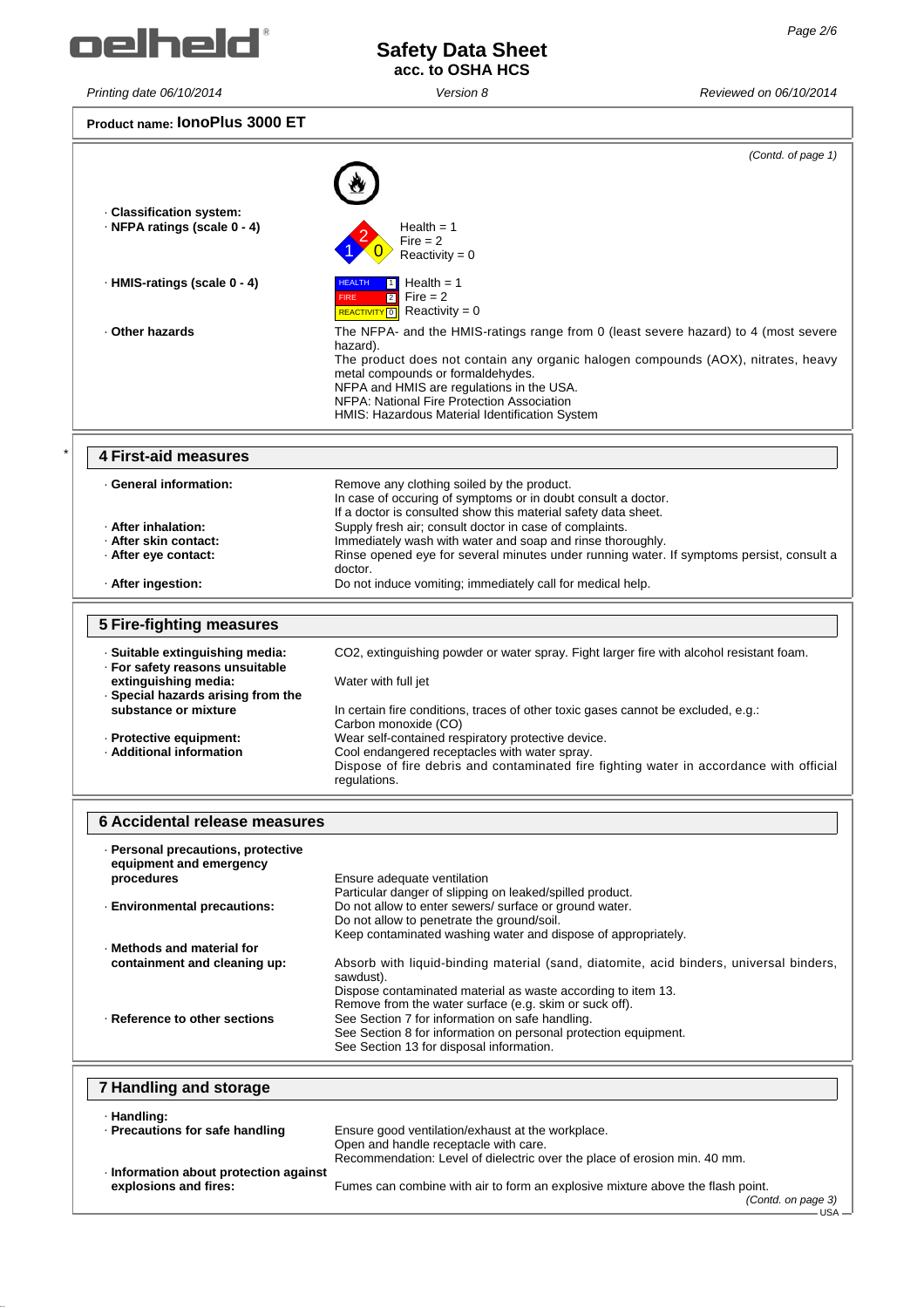

# **Safety Data Sheet acc. to OSHA HCS**

#### **Product name: IonoPlus 3000 ET**

| · Storage:                                                                                   |                                                                                                                                                                              | (Contd. of page 2) |
|----------------------------------------------------------------------------------------------|------------------------------------------------------------------------------------------------------------------------------------------------------------------------------|--------------------|
| Requirements to be met by<br>storerooms and receptacles:<br>Information about storage in one | Store only in the original receptacle.                                                                                                                                       |                    |
| common storage facility:<br>- Further information about storage                              | Not required.                                                                                                                                                                |                    |
| conditions:                                                                                  | Store in cool, dry conditions in well sealed receptacles.<br>Protect from heat, direct sunlight and UV-rays.<br>Storage stability under the described conditions: 24 months. |                    |
| · Specific end use(s)                                                                        | No further relevant information available.                                                                                                                                   |                    |

# \* **8 Exposure controls/personal protection**

| · Additional information about design<br>of technical systems:         | No further data: see item 7.                                                                                                                                                                                                                                                                                                                                                                                                                    |
|------------------------------------------------------------------------|-------------------------------------------------------------------------------------------------------------------------------------------------------------------------------------------------------------------------------------------------------------------------------------------------------------------------------------------------------------------------------------------------------------------------------------------------|
| Components with limit values that require monitoring at the workplace: |                                                                                                                                                                                                                                                                                                                                                                                                                                                 |
| 90622-58-5 Alkanes, C11-15-iso-                                        |                                                                                                                                                                                                                                                                                                                                                                                                                                                 |
| RCP-TWA (VAPOR.) (USA)   1200 mg/m <sup>3</sup> , 171 ppm              |                                                                                                                                                                                                                                                                                                                                                                                                                                                 |
| · Personal protective equipment:<br>General protective and hygienic    |                                                                                                                                                                                                                                                                                                                                                                                                                                                 |
| measures:                                                              | The usual precautionary measures for handling chemicals should be followed.<br>Wash hands before breaks and at the end of work.                                                                                                                                                                                                                                                                                                                 |
| · Breathing equipment:<br>- Protection of hands:                       | Not necessary if room is well-ventilated.<br>Protective gloves                                                                                                                                                                                                                                                                                                                                                                                  |
| · Material of gloves                                                   | Nitrile rubber, NBR                                                                                                                                                                                                                                                                                                                                                                                                                             |
| · Penetration time of glove material                                   | At a glove thickness of about 0,4 mm the value of the permeation breakthrough in<br>accordance with EN 374 is for chemically similar products according to the manufacturer:<br>>480 min. (Degradation EN 374 rating class 6)<br>These statements are based on laboratory test methods which could not simulate working<br>conditions exactly. The responsibility rests with the end user for choosing the right gloves<br>for his application. |
| · Eye protection:<br>· Body protection:                                | Goggles recommended during refilling.<br>Protective work clothing                                                                                                                                                                                                                                                                                                                                                                               |

### \* **9 Physical and chemical properties**

| · General Information<br>· Appearance:<br>Form:<br>Color:<br>· Odor:<br>. Odour threshold:        | Fluid<br>Fluorescent green<br>Mild<br>Not determined.                                                                                           |
|---------------------------------------------------------------------------------------------------|-------------------------------------------------------------------------------------------------------------------------------------------------|
| · pH-value:                                                                                       | Not applicable.                                                                                                                                 |
| Change in condition<br><b>Boiling point/Boiling range:</b><br>- Pour point                        | 185 °C (365 °F)<br>< -40 °C (< -40 °F)                                                                                                          |
| · Flash point:                                                                                    | 63 °C (145 °F)                                                                                                                                  |
| · Flammability (solid, gaseous):                                                                  | Not applicable.                                                                                                                                 |
| · Ignition temperature:                                                                           | $> 200$ °C ( $> 392$ °F)                                                                                                                        |
| Decomposition temperature:                                                                        | Not determined.                                                                                                                                 |
| Danger of explosion:                                                                              | Product is not explosive. However formation of explosive air/vapour mixtures above the<br>flash point or in case of strong misting is possible. |
| · Explosion limits:<br>Lower:<br>Upper:                                                           | 0.5 Vol %<br>7 Vol %                                                                                                                            |
| · Vapor pressure at 20 °C (68 °F):                                                                | $0.5$ hPa                                                                                                                                       |
| $\cdot$ Density at 15 °C (59 °F):<br>· Relative density<br>· Vapour density<br>- Evaporation rate | $0.77$ g/cm <sup>3</sup> (6.426 lbs/gal)<br>Not determined.<br>Not determined.<br>Not determined.                                               |
| · Solubility in / Miscibility with<br>Water:                                                      | Not miscible or difficult to mix.<br>(Contd. on page 4)                                                                                         |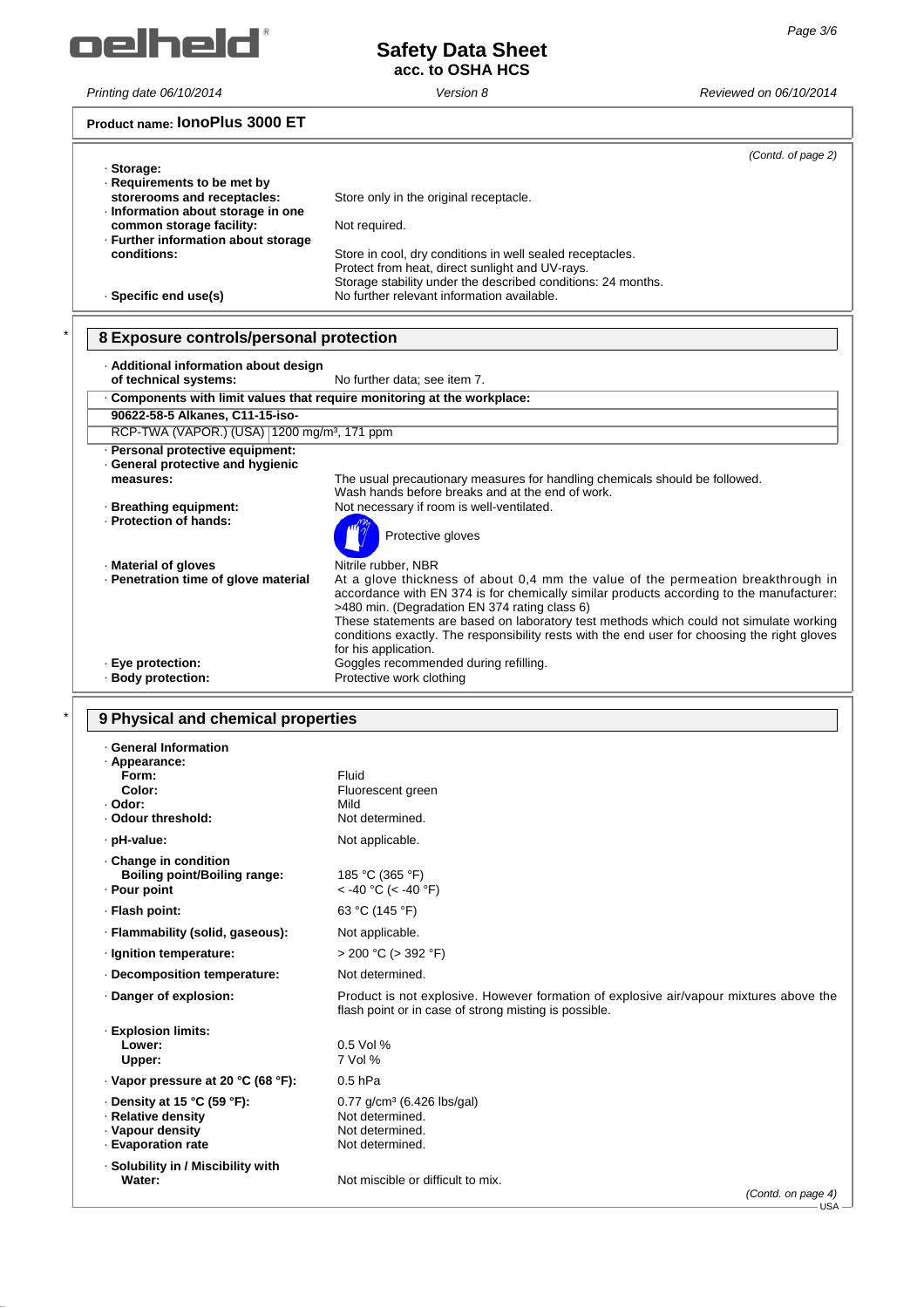

#### **Product name: IonoPlus 3000 ET**

|                                                                               | (Contd. of page 3)                                                                                                                                            |
|-------------------------------------------------------------------------------|---------------------------------------------------------------------------------------------------------------------------------------------------------------|
| · Partition coefficient (n-octanol/water): Not determined.                    |                                                                                                                                                               |
| · Viscosity:<br>Kinematic at 20 $^{\circ}$ C (68 $^{\circ}$ F):               | $1.8$ mm $2/s$                                                                                                                                                |
| Kinematic at 40 $^{\circ}$ C (104 $^{\circ}$ F):                              | $1.4$ mm $2/s$                                                                                                                                                |
| · Solvent content:                                                            |                                                                                                                                                               |
| <b>Organic solvents:</b>                                                      | ~100%<br>~100%                                                                                                                                                |
| VOC (EC)<br><b>VOC (California)</b>                                           | 765 g/l / 6.38 lb/gl                                                                                                                                          |
|                                                                               | California EPA Rules: not regulated under Rule 1144, but under Rule 1171. Control                                                                             |
| Other information                                                             | Equipment necessary.<br>Oxidising properties: not determined.                                                                                                 |
|                                                                               |                                                                                                                                                               |
| · Additional information                                                      | The data of the explosion limits are based on the base oil.                                                                                                   |
| 10 Stability and reactivity                                                   |                                                                                                                                                               |
| · Thermal decomposition / conditions                                          |                                                                                                                                                               |
| to be avoided:                                                                | No decomposition if used according to specifications.                                                                                                         |
| · Incompatible materials:                                                     | Strong oxidizing agents<br>- Hazardous decomposition products: No dangerous decomposition products known.                                                     |
|                                                                               |                                                                                                                                                               |
| <b>11 Toxicological information</b>                                           |                                                                                                                                                               |
|                                                                               |                                                                                                                                                               |
| · Acute toxicity:<br>· LD/LC50 values that are relevant for classification:   |                                                                                                                                                               |
| 90622-58-5 Alkanes, C11-15-iso-                                               |                                                                                                                                                               |
| Oral<br>LD50                                                                  | > 5000 mg/kg (rat) (OECD 401 equivalent)                                                                                                                      |
| LD50<br>Dermal                                                                | > 5000 mg/kg (rabbit) (OECD 402 equivalent)                                                                                                                   |
| Inhalative $ LC50 / 8h $ > 5000 mg/m <sup>3</sup> (rat) (OECD 403 equivalent) |                                                                                                                                                               |
| · Primary irritant effect:                                                    |                                                                                                                                                               |
| ⋅ on the skin:                                                                | Repeated/long exposure may cause skin dryness and in consequence skin irritations.                                                                            |
| $\cdot$ on the eve:                                                           | No irritating effect.                                                                                                                                         |
| · Sensitization:                                                              | No sensitizing effects known.<br>. Additional toxicological information: The product shows the following dangers according to internally approved calculation |
|                                                                               | methods for preparations:                                                                                                                                     |
|                                                                               | Harmful                                                                                                                                                       |
| · Carcinogenic categories                                                     |                                                                                                                                                               |
| · IARC (International Agency for Research on Cancer)                          |                                                                                                                                                               |
| None of the ingredients is listed.                                            |                                                                                                                                                               |
| · NTP (National Toxicology Program)                                           |                                                                                                                                                               |
| None of the ingredients is listed.                                            |                                                                                                                                                               |
| - OSHA-Ca (Occupational Safety & Health Administration)                       |                                                                                                                                                               |
| See also Section 15.                                                          |                                                                                                                                                               |
| <b>12 Ecological information</b>                                              |                                                                                                                                                               |
| · Aquatic toxicity:                                                           | No further relevant information available.                                                                                                                    |
| · Acute ecotoxicity:                                                          |                                                                                                                                                               |
| 90622-58-5 Alkanes, C11-15-iso-                                               |                                                                                                                                                               |
| EL50 / 72h   > 1000 mg/l (Algae)                                              |                                                                                                                                                               |
| LL50 / 48h $ >$ 1000 mg/l (Daphnia magna)                                     |                                                                                                                                                               |
| LL50 / 96h $ > 1000$ mg/l (fish)                                              |                                                                                                                                                               |
| Chronic ecotoxicity:                                                          |                                                                                                                                                               |
| 90622-58-5 Alkanes, C11-15-iso-                                               |                                                                                                                                                               |
| NOELR / 21d 1.0 mg/l (Daphnia magna)                                          |                                                                                                                                                               |
| NOELR / 28d 0.103 mg/l (fish)                                                 |                                                                                                                                                               |
| · Persistence and degradability                                               | Not easily biodegradable                                                                                                                                      |
| · Behavior in environmental systems:<br>· Bioaccumulative potential           | No further relevant information available.                                                                                                                    |
| · Ecotoxical effects:                                                         |                                                                                                                                                               |
| · Behavior in sewage processing                                               |                                                                                                                                                               |

The product can be mechanically separated.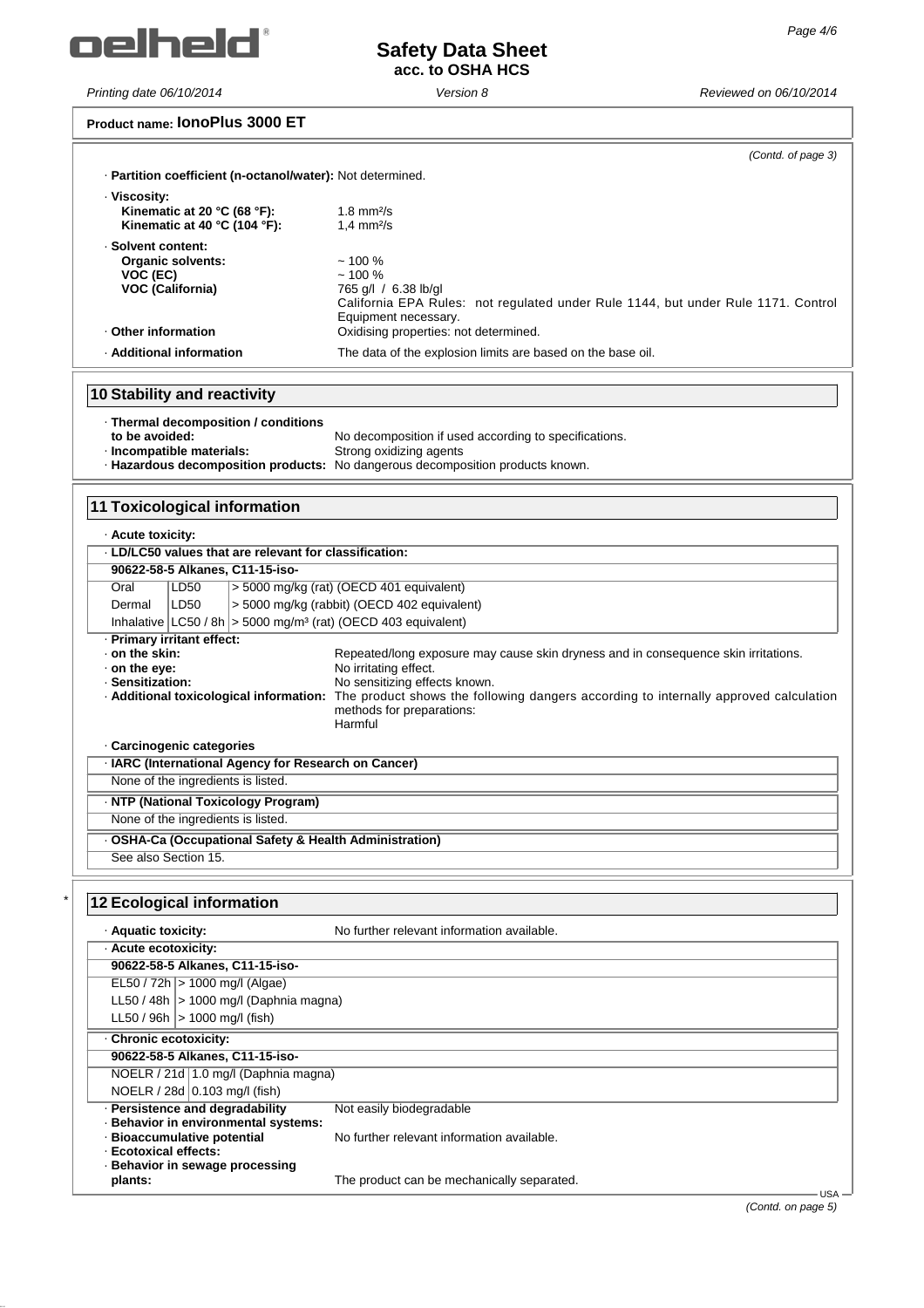oelheld'

# **Safety Data Sheet acc. to OSHA HCS**

*Printing date 06/10/2014 Version 8 Reviewed on 06/10/2014*

**Product name: IonoPlus 3000 ET**

*(Contd. of page 4)*

| · Waste treatment methods<br>· Recommendation:                               | Delivery of waste oil to offically authorized collectors only.                                                                                                                                                                                              |
|------------------------------------------------------------------------------|-------------------------------------------------------------------------------------------------------------------------------------------------------------------------------------------------------------------------------------------------------------|
| · European waste catalogue                                                   |                                                                                                                                                                                                                                                             |
|                                                                              | 12 01 07*   mineral-based machining oils free of halogens (except emulsions and solutions)                                                                                                                                                                  |
|                                                                              | 15 01 10* packaging containing residues of or contaminated by dangerous substances                                                                                                                                                                          |
| · For the product:                                                           | 12 01 07                                                                                                                                                                                                                                                    |
| · Uncleaned packagings:<br>· Recommendation:                                 | Disposal must be made according to official regulations.<br>Waste disposal key: 15 01 10                                                                                                                                                                    |
| <b>14 Transport information</b>                                              |                                                                                                                                                                                                                                                             |
| . UN-Number<br>· DOT, ADR, ADN, IMDG, IATA                                   | Void                                                                                                                                                                                                                                                        |
| · UN proper shipping name<br>· DOT, ADN, IMDG, IATA<br>$·$ ADR               | Void<br>Void                                                                                                                                                                                                                                                |
| · Transport hazard class(es)                                                 |                                                                                                                                                                                                                                                             |
| · DOT, ADR<br>· Class<br>· Label<br>· ADN/R Class:                           | Void<br>Void.<br>Void                                                                                                                                                                                                                                       |
| · Packing group<br>· DOT, ADR, IMDG, IATA                                    | Void                                                                                                                                                                                                                                                        |
| <b>Environmental hazards:</b><br>· Marine pollutant:                         | No                                                                                                                                                                                                                                                          |
| · Special precautions for user                                               | Not applicable.                                                                                                                                                                                                                                             |
| · Transport in bulk according to Annex II of MARPOL73/78 and<br>the IBC Code | Not applicable.                                                                                                                                                                                                                                             |
|                                                                              |                                                                                                                                                                                                                                                             |
| · Transport/Additional information:<br>· DOT<br>· Remarks:                   | Not dangerous according to the above specifications.<br>DOT IDENTIFICATION: Not regulated in volumes of less than 119<br>gallons.<br>Volumes greater than 119 gallons ( $\approx$ 450 liter):<br>Combustible Liquid, N.O.S. (NAME of the hazard-determining |
|                                                                              | components), NA 1993, PG III<br>and must have a worded "COMBUSTIBLE" or numeric "1993"<br>placard on two opposing sides of the unit.                                                                                                                        |
| ADR<br>· Excepted quantities (EQ):                                           | Void                                                                                                                                                                                                                                                        |
| · Limited quantities (LQ)                                                    | Void.                                                                                                                                                                                                                                                       |
| - Transport category<br>· Tunnel restriction code                            | Void.<br>Void.                                                                                                                                                                                                                                              |
| · IMDG                                                                       | Void.                                                                                                                                                                                                                                                       |
| $\cdot$ IATA                                                                 | Void.                                                                                                                                                                                                                                                       |

| . Sara                                            |                    |
|---------------------------------------------------|--------------------|
| · Section 355 (extremely hazardous substances):   |                    |
| None of the ingredients is listed.                |                    |
| · Section 313 (Specific toxic chemical listings): |                    |
| None of the ingredients is listed.                |                    |
| · TSCA (Toxic Substances Control Act):            |                    |
| All ingredients are listed.                       |                    |
| - Proposition 65                                  |                    |
| . Chemicals known to cause cancer:                |                    |
| None of the ingredients is listed.                |                    |
|                                                   | (Contd. on page 6) |
|                                                   | <b>USA</b>         |